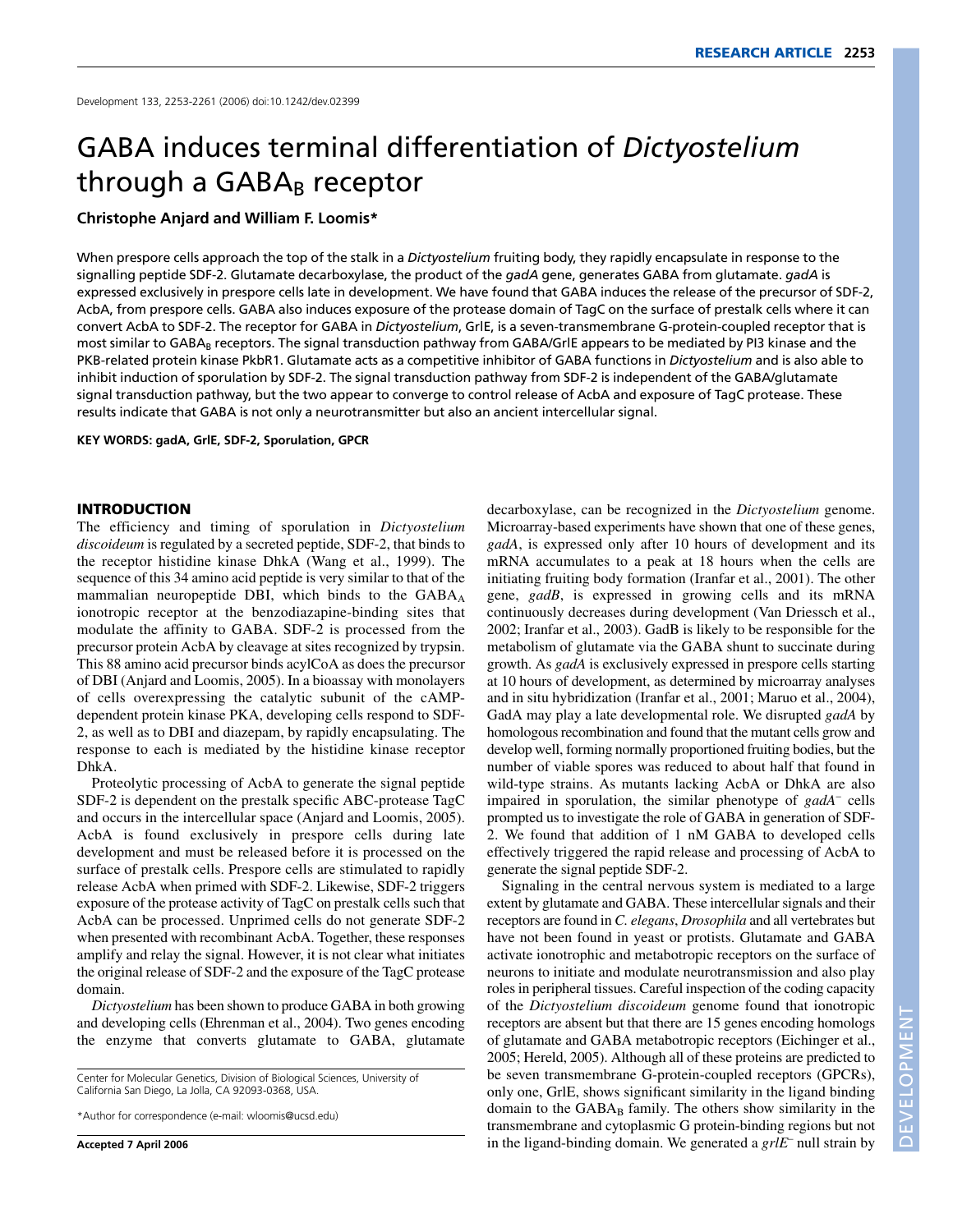homologous recombination and found that cells of this strain do not produce SDF-2 in response to GABA, suggesting that GrlE is the GABA receptor in *Dictyostelium*.

### **MATERIALS AND METHODS**

#### **Chemicals**

GABA (y-aminobutyric acid), L-glutamate and cAMP were supplied by Sigma. SDF-2 was synthesized as previously reported (Anjard and Loomis, 2005). The GABAB receptor antagonists CGP 55845 and CGP54626 were purchased from Tocris, Ellisville, MO. The PI3 kinase inhibitor LY294002, AKT inhibitor IV and VIII, the PKA inhibitor H89 and the phospholipase inhibitor U73122 were purchased from Calbiochem.

#### **Cells and bioassay**

The wild type strain AX4, the *pkaC* overexpressing strain KP and its derivative *dhkA–* /K, the PI3 kinase double mutant *pik1– pik2–* , and the *pkbR1*-null mutant have been previously described (Knecht et al., 1986; Anjard et al., 1992; Anjard et al., 1998; Buczynski et al., 1997; Meili et al., 2000). The *acaA–* K strain, which lacks the G-protein-coupled adenylyl cyclase and overexpresses *pkaC* has been previously characterized (Anjard et al., 2001). The G $\alpha$ 9-null strain ( $g \rho a \bar{I}$ ) has been previously described (Brzostowski et al., 2004). Cells were grown in HL5 at 22°C and developed on buffer-saturated filters or on non-nutrient agar (Sussman, 1987; Anjard et al., 1998). It was essential to develop cells of the *pik1– pik2–* and *pkbR1–* mutant strains on non-nutrient agar to get the majority to pass the tight aggregate stage and proceed through morphogenesis. Fruiting bodies were washed, and SDF-1 and SDF-2 separated using ion-exchange resins before being assayed as previously described (Anjard et al., 1998).

To generate *gadA–* null strains by homologous recombination, a 1419 bp genomic fragment starting 276 bp after the initiation codon of GadA was amplified by PCR and cloned in the pGEMT-EASY vector (Promega A1360). The BSR cassette from pBSR519 (Puta and Zeng, 1998) was cloned into the *Hin*dIII sites of pGEMT-EASY-GadA, resulting in the loss of 357 bp of *gadA*-coding sequence. For gene disruption, 10 µg of the plasmid was linearized with *Not*I before electroporation into 107 AX4 cells. Gene disruption in transformants was confirmed by PCR using primers located outside the cloned sequences.

To generate *grlE*-null strains by homologous recombination, a 1546 bp genomic fragment starting 178 bp before the initiation codon of GrlE was amplified by PCR and cloned in the pGEMT-EASY vector (Promega A1360). The BSR cassette from pBSR479 (Puta and Zeng, 1998) was cloned in the unique *Bam*HI restriction site of pGEMT-EASY-GrlE. For gene disruption, 10  $\mu$ g of the plasmid was linearized with *NotI* before electroporation into  $10^7$  AX4 cells. Gene disruption in transformants was confirmed by PCR using primers located outside the cloned sequences.

The KP strain was used for the monolayer sporogenous bio-assays as previously described (Anjard et al., 1998). The level of SDF-2 was determined by testing serial dilutions in the bio-assay. The lowest effective dilution is defined as 1 unit (Anjard et al., 1998). Viability was determined by plating spores after treatment with 0.5% Triton-X100 on plates spread with bacteria. The number of plaques seen after 4 days incubation at 22°C was compared with that seen with control AX4 spores treated identically.

The efficiency of spore formation and the accumulation of SDF-2 was determined in mid-culminants collected from filters after 20 to 24 hours of development, depending on the strain. To determine the response of cells developed to mid-culmination, fruiting bodies were collected in 1 ml buffer and washed twice with 1 ml buffer. Cells  $(10^5)$  were then deposited into each of the wells of a six-well plate with 2 ml buffer with or without addition of 1 pM SDF-2, 10 nM GABA or 1  $\mu$ M glutamate. After 10 minutes incubation, an aliquot of the supernatant was harvested to determine the amount of SDF-2 produced. An hour later the number of spores in each well was counted to determine the ratio of spores in the treated wells to that in the untreated wells.

The amount of SDF-2 produced in response to the various treatments was determined using the sporogenous assay. No SDF-2 (less than 2 units/ $10<sup>3</sup>$ cells) was detected in the supernatant of uninduced cells.

#### **GrlE binding assay**

Wild type AX4 cells and *grlE*– cells were developed on filters to the culmination stage, collected and washed three times by centrifugation in 10 ml buffer containing 20 mM MES pH 6.2, 20 mM NaCl, 20 mM KCl, 1 mM  $CaCl<sub>2</sub>$ , 1 mM MgSO<sub>4</sub>. Dissociated cells were suspended at  $10<sup>7</sup>$  cells/ml in cold buffer. Cell suspension (500  $\mu$ l) was incubated with 1 nM  ${}^{3}$ H-CGP 54626 (American Radiolabelled Chemical, ART 715) for 1 hour on ice in the presence or absence of 10  $\mu$ M CGP 55845. Cells from 400  $\mu$ l of the suspension were collected on GF/C glass filters (Whatman, 1822 024) using a vacuum manifold and washed three times with 2 ml cold buffer. The amount of bound <sup>3</sup>H-CGP 54626 on the filters was measured in a liquid scintillation counter. Each experiment was carried out in triplicate.

#### **Antibodies**

The antibodies to AcbA have been previously described (Anjard and Loomis, 2005). A 1:500 dilution was added together with GABA to block SDF-2 production.

The rabbit polycolonal antibodies to the protease domain of TagC were raised to recombinant protein generated from the PCR amplified region of *tagC* that encodes the protease domain (S.-C. Chae and W.F.L., unpublished). The serum blocked processing of AcbA to SDF-2 after dilution of 1:2,000. Pre-immune serum did not block processing of AcbA to SDF-2 after dilution of 1:50. Antibodies were purified from the immune serum on a proteinA sepharose column before dialysis against phosphatebuffered saline.

#### **Northern blot analyses**

RNA was isolated from 108 developed cells using Trizol Reagent (Gibco BRL). Electrophoretic separations of RNA (20  $\mu$ g per sample) and transfer to Nylon membranes (MagnaGraph) were as described by Shaulsky and Loomis (Shaulsky and Loomis, 1993). Probes for *grlE* were generated from the 979 bp fragment of pGEMT-EASY-GrlE isolated after digestion with *Bam*HI and *Sph*I. Random hexamers were used as primers for the Klenow fragment of DNA polymerase with 150 ng of the DNA fragment to incorporate 32P dCTP.

## **RESULTS**

#### **Response to GABA**

Addition of as little as 1 nM GABA to KP cells (Anjard et al., 1992) that had developed for 18 hours induced rapid sporulation (Fig. 1A). Lower concentrations had little effect, whereas higher concentrations did not further increase the level of sporulation. GABA might be directly inducing encapsulation or could be inducing the release of AcbA and its processing to SDF-2, which could subsequently induce encapsulation. Therefore, we added antibodies specific to AcbA simultaneously with GABA to inhibit the SDF-2 pathway. As can be seen in Fig. 1A, the antibodies completely blocked the sporulation response to GABA at all concentrations tested. These results indicate that GABA itself does not induce sporulation but results in the release of AcbA and the generation of SDF-2. As a feedback loop amplifies SDF-2 generation leading to maximal sporulation (Anjard and Loomis, 2005), the response to GABA appears to be very sharp.

The time course of appearance of SDF-2 in the supernatant was determined following addition of 10 nM GABA to developed KP cells. The level of SDF-2 in the buffer increased about 1000-fold in a two minute period starting 3 minutes after the addition of GABA (Fig. 1B). Priming of cells with SDF-2 results in a burst of SDF-2 production after a delay of only 15 seconds (Anjard et al., 1998). As we saw no increase in the level of SDF-2 for 3 minutes after the addition of GABA, the subsequent sharp increase may have resulted from a priming effect of SDF-2. As the positive feedback loop is dependent on binding of SDF-2 to its receptor, DhkA, we could determine the effect of GABA in the absence of SDF-2 priming by carrying out the experiment in KP cells in which we had disrupted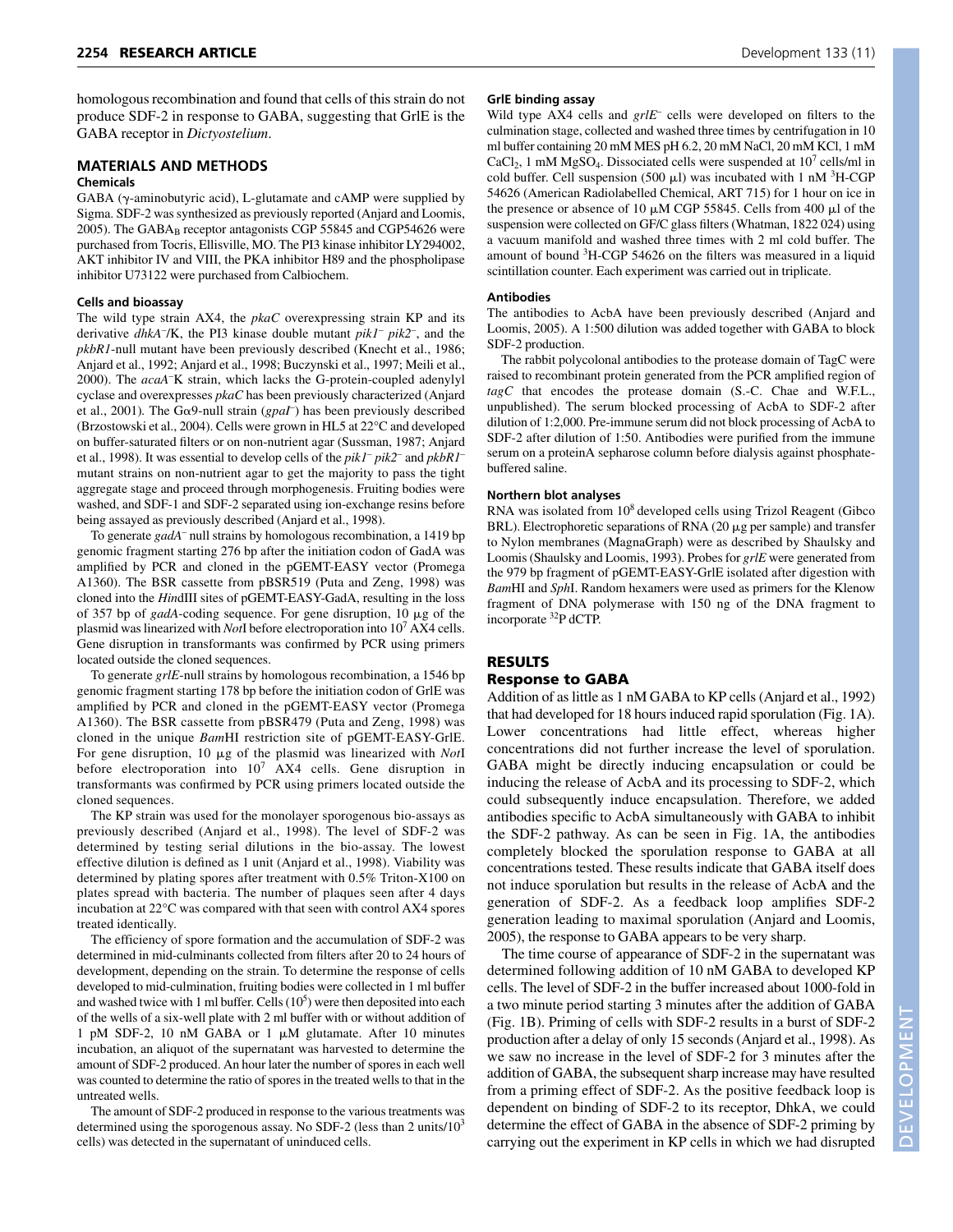

**Fig. 1. GABA induction of spore formation and production of SDF-2.** (**A**) KP cells developing as monolayers were treated with various concentrations of GABA and the proportion of spores determined after 1 hour (circles). They were also incubated with antibodies to AcbA for 30 seconds before adding various concentrations of GABA (squares). Each experiment was repeated three to five times; the error bars represent one s.d. (**B**) 10 nM GABA was added to KP cells (squares) and *dhkA*– /K cells (circles) developing as monolayers. Aliquots of the surrounding buffer were collected at the times indicated and stored frozen. SDF-2 activity was determined in serial dilutions of the samples using the KP cell bio-assay as previously described (Anjard et al., 1998). The amount of SDF-2 is given as units per  $10<sup>3</sup>$  cells. The lower limit in this assay is five units per  $10<sup>3</sup>$  cells.

*dhkA*, the gene encoding the SDF-2 receptor. Although the lag following addition of GABA was extended to 4 minutes, GABA induced the generation of SDF-2 in *dhkA*– KP cells at the same rate and to the same high level as it did in KP cells (Fig. 1B). Thus, the positive-feedback loop of SDF-2 is not essential for the response to GABA, although it accelerates the response. Although *dhkA*– KP cells released SDF-2 in response to GABA, they were not induced to sporulate as these cells do not have the SDF-2 receptor (data not shown).

#### **Exposure of TagC protease**

Unprimed cells do not process AcbA to SDF-2, apparently because the protease activity of TagC is not exposed on the surface of prestalk cells until after priming (Anjard and Loomis, 2005). As the induction of sporulation by GABA is mediated by SDF-2 binding to its receptor DhkA, GABA must induce not only release of AcbA from prespore cells but also exposure of the TagC protease domain such that AcbA can be cleaved to form the signalling peptide. Addition of antibodies raised to the protease domain of TagC simultaneously with either GABA or SDF-2

| Table 1. Inhibition of SDF-2 production upon addition of anti- |
|----------------------------------------------------------------|
| TagC antibodies or ABC inhibitors                              |

| Additions                                 | SDF-2 production |
|-------------------------------------------|------------------|
| None                                      | No               |
| $0.1$ pM SDF-2                            | Yes              |
| $0.1$ pM SDF-2 + anti TagC                | No               |
| 10 nM GABA + anti TagC                    | No               |
| $0.1$ pM SDF-2 + 2 mM vanadate            | No               |
| 10 nM GABA + 2 mM vanadate                | No               |
| 0.1 pM SDF-2 + 100 $\mu$ M verapamil      | No               |
| 10 nM GABA + 100 $\mu$ M verapamil        | No               |
| 0.1 pM SDF-2 + 200 $\mu$ M corticosterone | No               |
| 10 nM GABA + 200 $\mu$ M corticosterone   | No               |
|                                           |                  |

Developed KP cells were treated with the various compounds and the supernatants collected after 1 hour, serially diluted and added to test KP cells. 'Yes' indicates at least 5000 units of SDF-2 per 10<sup>3</sup> cells; 'No' indicates fewer than

10 units of SDF-2 per  $10<sup>3</sup>$  cells.

All experiments were repeated at least three times.

blocked SDF-2 production (Table 1). To demonstrate that the epitope is not present on the surface before priming, we treated unprimed cells with the anti-TagC antibodies and then washed the cells extensively before priming. The cells responded either to GABA or to SDF-2 by rapidly processing recombinant AcbA into SDF-2 (Table 2). However, if the cells had been primed with either GABA or SDF-2 before addition of anti-TagC antibodies, they processed less than 1% as much recombinant AcbA into SDF-2 as cells that were not treated with antibodies (Table 2). It appears that the antibody is able to recognize the protease domain of TagC on the surface of cells treated with GABA or SDF-2 and continues to block the ability to processes AcbA, even when free antibody is removed. However, the epitope is not present on the surface of cells prior to treatment with either GABA or SDF-2, and the antibody has no effect when removed before addition of GABA or SDF-2.

The protease domain of TagC is fused with an ABC domain, which is expected to be embedded in the membrane and act as a transporter (Shaulsky et al., 1995). ABC transporters have cytoplasmic ATP-binding sites and couple hydrolysis of ATP to export of a variety of compounds. The protease domain of TagC is predicted to be cytoplasmic but may use the attached transporter domain for its exposure on the surface. In support of this model, we found that inhibition of ATPase activity by vanadate before priming with GABA or SDF-2 blocked production of SDF-2 (Table 1). We also found that 100  $\mu$ M verapamil and 100  $\mu$ M corticosterone, known inhibitors of ABC proteins (Ambudkar and Gottesman, 1998; Good and Kuspa, 2000), blocked SDF-2 production in response to either GABA or SDF-2 (Table 1). These results are consistent with the ABC domain of TagC being responsible for exposing the protease domain so that it can convert AcbA to SDF-2.

#### **GrlE is the GABA receptor**

The product of the *grlE* gene (DDB0231976) is predicted to be a Gprotein-coupled seven transmembrane receptor of family 3 GPCRs (Hereld, 2005). There is a signal sequence for membrane insertion at the N terminus that is followed by a ligand-binding domain with homology to GABA<sub>B</sub> and glutamate metabotropic receptor domains. The seven-transmembrane region is towards the C terminus.  $GABA_B$  receptors and glutamate metabotropic receptors can be distinguished on the basis of specific amino acids in their binding domains. The GrlE ligand-binding domain shows higher similarity to the GABA<sub>B</sub> receptors than to glutamate metabotropic receptors.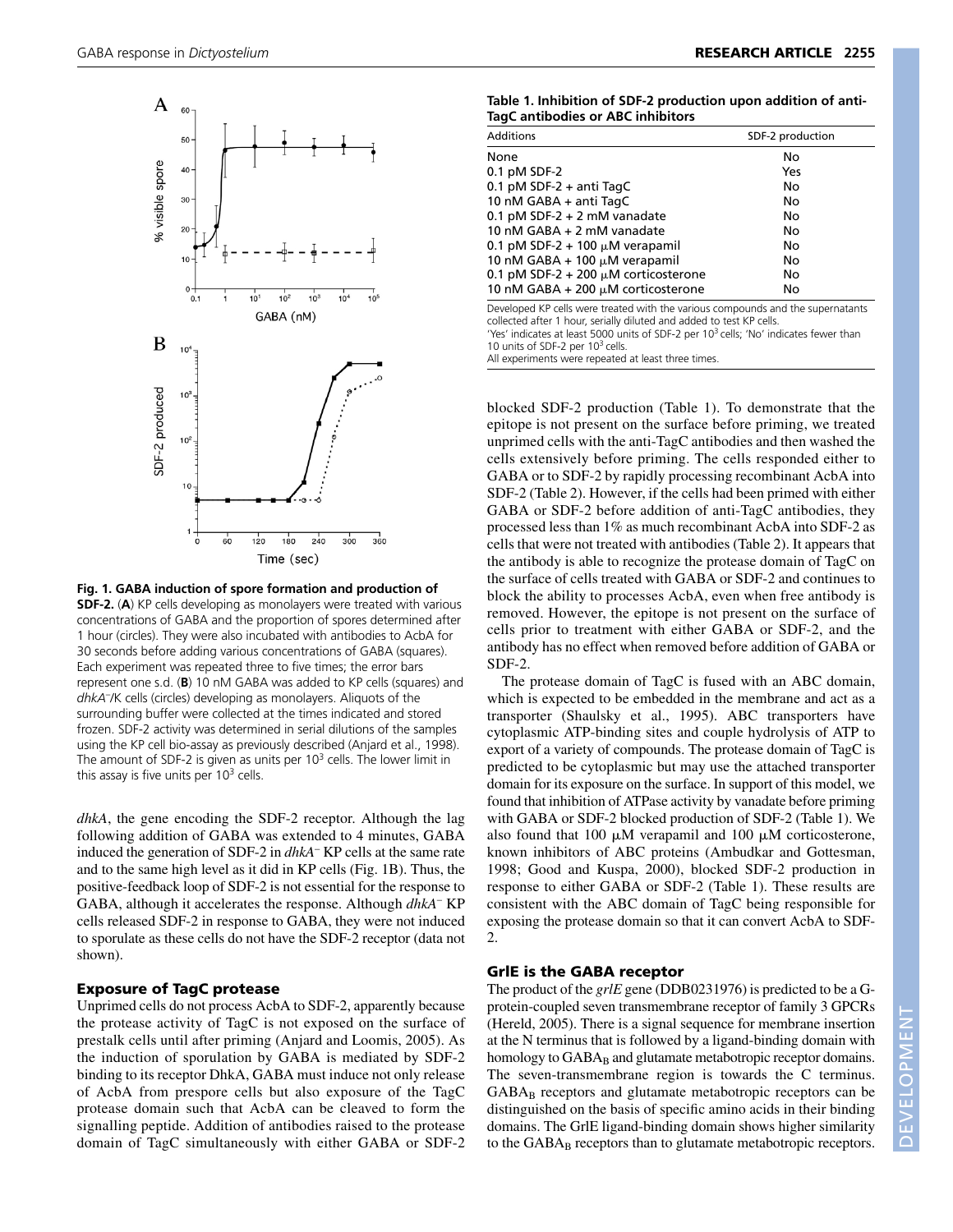| Table 2. Exposure of the protease domain of TagC |  |  |
|--------------------------------------------------|--|--|
|                                                  |  |  |

| Treatment before<br>addition of antibodies | <b>Treatment after</b><br>removal of antibodies | SDF-2 production from<br>recombinant AcbA (U/10 <sup>3</sup> cells) |  |
|--------------------------------------------|-------------------------------------------------|---------------------------------------------------------------------|--|
| Unprimed                                   | None                                            | <10                                                                 |  |
| Unprimed                                   | Primed                                          | 12,000±1000                                                         |  |
| Primed                                     | None                                            | $70+30$                                                             |  |
| Primed                                     | Primed                                          | $30+20$                                                             |  |

Unprimed cells were treated with antibodies to the protease domain of TagC for 5 minutes and then extensively washed before being primed with either 10 nM GABA or 10 pM SDF-2. Primed cells were given either 10 nM GABA or 10 pM SDF-2 for 5 minutes, and then washed before adding antibodies to the protease domain of TagC. After 5 minutes, free antibody was washed away and half of the cells were primed with either GABA or SDF-2. Five minutes after priming, the cells were washed and incubated with 10 pmoles recombinant AcbA for 30 minutes before the level of SDF-2 was determined in the supernatant. All experiments were repeated at least three times.

However, the difference in similarities is small and so its ligand specificity cannot be predicted with confidence. Glutamate metabotropic receptors in animals have a cysteine-rich domain that is necessary for forming stable dimers (Kunishima et al., 2000). This region is missing in the GABA<sub>B</sub> receptors of animals, as well as in GrlE. We used homologous recombination with a construct in which the blasticidin resistance gene used for selection was inserted near the start of *grlE*. We isolated two independent strains in which the size of diagnostic PCR products indicated that the endogenous gene was replaced by the disrupted copy (data not shown). These strains grew well and proceeded through morphogenesis normally. However, they both produced less than a third as many viable spores as did wild-type strains. No SDF-2 activity could be recovered from the fruiting bodies of these strains. One of these mutants was chosen for further study.

Cells were dissociated from wild-type and *grlE*-culminants and incubated in buffer in multitest wells. 10 nM GABA or 1 pM SDF-2 was added and the number of spores counted microscopically 1 hour later. The number of spores in the wild type strain AX4 was induced over threefold by either GABA or SDF-2 relative to the level seen in the absence of inducers (Fig. 2). However, there was no significant induction of sporulation by GABA in the *grlE*– cells.



**Fig. 2. Spore formation in wild type and** *grlE***– strains.** Early culminants of the wild-type strain AX4 (white columns) and the *grlE*– null strain (hatched columns) were disaggregated, washed and deposited at 10<sup>5</sup> cells per well in 2 ml buffer. GABA (100 nM); 10 pM SDF2; 100 nM GABA and 10  $\mu$ M glutamate; or 10 pM SDF-2 and 10  $\mu$ M glutamate were then added to the wells as indicated. The proportion of spores was determined 1 hour later and compared with cells that received no additions. Each experiment was repeated three to five times; the error bars represent 1 s.d.

However, these cells responded to SDF-2 normally (Fig. 2). It appears that cells lacking GrlE do not respond to GABA by generating SDF-2, although they respond to SDF-2 when it is added exogenously.

As GrlE is almost as closely related to metabotropic glutamate receptors as it is to GABA<sub>B</sub> receptors, we determined whether glutamate would induce rapid sporulation or affect induction by GABA. We found that glutamate alone had no inducing effect even when added up to 1  $\mu$ M (data not shown). However, it acted as a competitive inhibitor of GABA for the induction of encapsulation (Fig. 2, Fig. 3A). Glutamate could completely inhibit the induction of sporulation by GABA if present at a 100 times higher concentration. This was somewhat surprising because the metabotropic receptors in mammals are completely specific for either GABA or glutamate, and show no evidence for cross competition. Even more surprisingly, we found that glutamate inhibited the ability of SDF-2 to induce rapid sporulation in a noncompetitive manner (Fig. 2, Fig. 3B). Maximal inhibition was observed at 100 nM glutamate, independent of the amount of SDF-2 that was present. It appears that both GABA and glutamate can bind to GrlE but that they each elicit different responses. Induction of sporulation by SDF-2 was unaffected by  $10 \mu M$  glutamate in *grlE*– null mutants further indicating that glutamate is acting through the GrlE receptor (Fig. 2).

To determine the specificity of the response to glutamate and GABA, we tested aspartate, arginine, glutamine, methionine or serine to see if they would either induce rapid sporulation or inhibit induction by GABA or SDF-2. Even when added at 5 mM these compounds had no significant effects on spontaneous sporulation or the response to either GABA or SDF-2 (data not shown).

To confirm that GrlE is the GABA receptor, we used the highaffinity GABA antagonists CPG 54626 and CGP 55845, which have been shown to be specific for GABA<sub>B</sub> receptors (Davies et al., 1993). The affinity of mammalian GABA-B receptors for these compounds is tenfold higher than it is for GABA facilitating binding assays. We incubated 1 nM  ${}^{3}$ H-CGP 54626 with 5 $\times$ 10<sup>6</sup> cells dissociated from culminants of either the wild-type strain or the *grlE*– mutant strain for an hour at 0°C and then collected them on filters. Non-specific binding was measured by adding 10,000-fold excess unlabelled CGP55845 (Table 3). We found that wild-type cells would specifically bind 110 fmoles CGP4626, while *grlE*– mutant cells bound only 15 fmoles, which is within the error margin of the assay.

#### **Expression of grlE**

Northern analyses of RNA collected at 2 hour intervals throughout development showed that *grlE* mRNA is very low in vegetative cells but starts to accumulate in the first 2 hours after the initiation of development (Fig. 4). It reaches a peak at 4 hours and then declines. However, a slightly larger *grlE* mRNA accumulates after 10 hours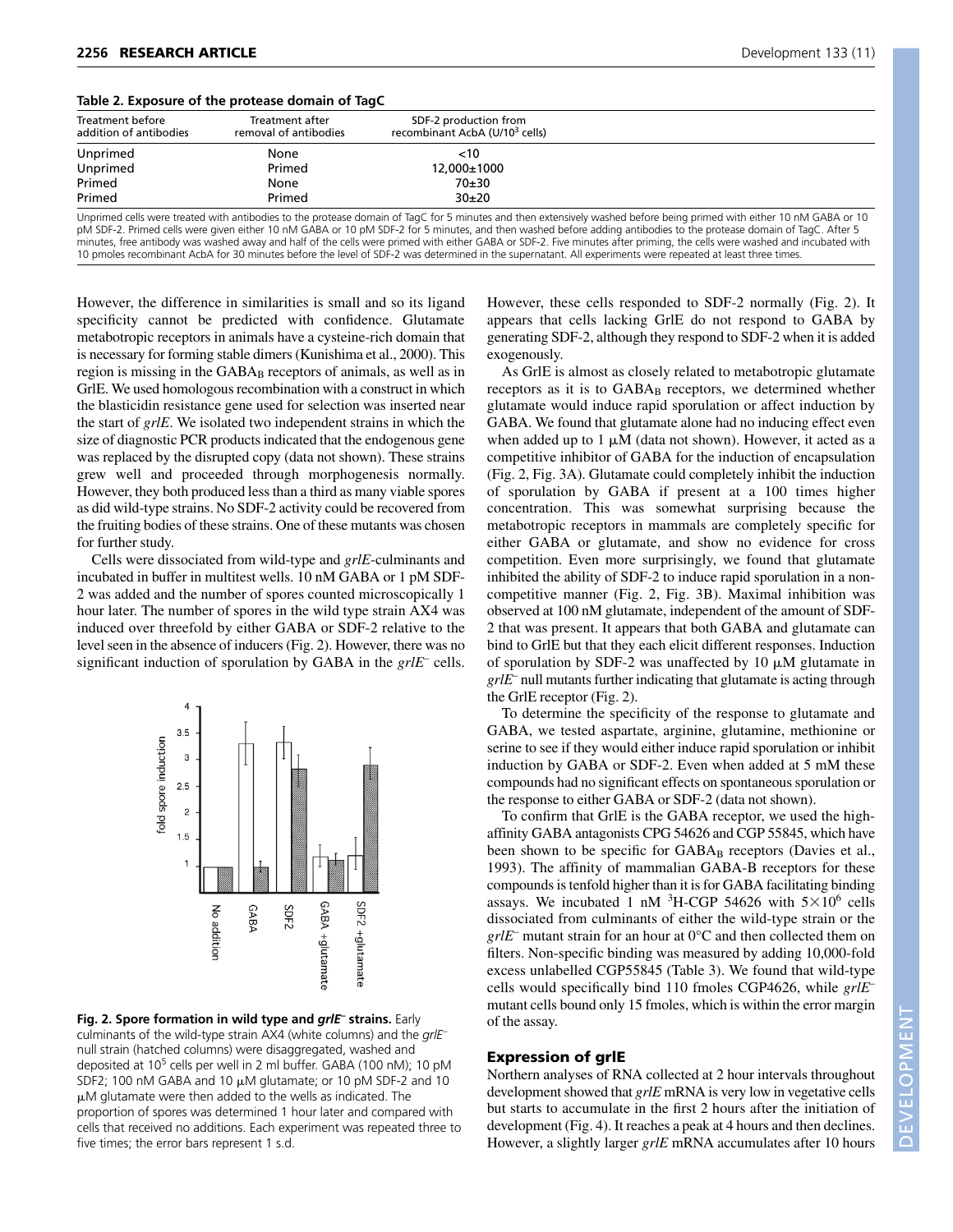

**Fig. 3. Inhibition of spore induction.** (**A**) KP cells developing as monolayers were treated with various concentrations of GABA and glutamate, and the proportion of spores determined after 1 hour: 1 nM GABA (black circles), 10 nM GABA (triangles), 100 nM GABA (squares), 1 M GABA (white circles). Glutamate was added simultaneously with GABA at the concentrations indicated. (**B**) SDF-2 was added to the cells at 0.1 pM (circles); 10 pM SDF-2 (triangles); 10 nM (squares). Glutamate was added simultaneously at the concentrations indicated. (**C**) GABA and CGP 55845 were added at various concentrations and the proportion of spores determined after 1 hour; 1 nM GABA (black circles), 10 nM GABA (triangles), 100 nM GABA (squares),  $1 \mu M$  GABA (white circles). CGP 55845 was added simultaneously at the concentrations indicated. (**D**) SDF-2 was added to the cells at 0.1 pM (circles); 10 pM SDF-2 (triangles); 10 nM (squares). CGP 55845 was added simultaneously at the concentrations indicated.

and remains until 22 hours of development. As the gene is expressed several hours before the initial cell type divergence and maintained until culmination, it is likely that GrlE is present in both prespore and prestalk cells, where it can mediate both release of AcbA from prespore and exposure of the TagC protease domain on prestalk cells. As expected, no signal was observed on RNA samples prepared from developing *grlE*-null cells, confirming that the insertion disrupted this gene (Fig. 4).

#### **GABA signal transduction pathway**

Interest in the metabotropic receptors in brain function has resulted in a large number of well characterized pharmacological reagents directed at these receptors. We tested several compounds for the ability to block induction of rapid sporulation of KP cells by GABA or SDF-2. We found that CPG 55845 is a competitive inhibitor of GABA induction of sporulation in the nanomolar range (Fig. 3C). The relative affinity of the receptor for CGP55845 appears to be 10 fold higher than for GABA, while its relative affinity for glutamate is 100-fold lower than for GABA (Fig. 3A). Therefore, we would expect it to block SDF-2 induction of sporulation at lower concentrations than glutamate. As can be seen in Fig. 3D, CGP55845 blocks the induction of sporulation by 10 pM SDF-2 when present at 0.05 nM or higher concentrations. As the apparent

| Strain | Total binding | Non-specific binding | Specific binding |
|--------|---------------|----------------------|------------------|
| Ax4    | $213+13$      | $112+17$             | $110+30$         |
| arlE - | $58 + 5$      | $43+2$               | $15 + 7$         |

Binding is expressed as fmol <sup>3</sup>H-CGP 54626 bound per 10<sup>8</sup> cells. Non-specific binding was determined by addition of 10,000-fold excess CGP55845. Results are averages of triplicate determinations.

affinity for this compound is similar to that found for mammalian receptors, the structure of the ligand-binding domains of these GPCRs must be quite similar.

To follow the signal transduction pathway further, we tested several other compounds known to inhibit specifically common downstream components. We found that both CGP55845 and  $CGP54626$ , competitive inhibitors of  $GABA_B$  receptors, blocked the generation of SDF-2 in response to either SDF-2 or GABA (Table





**Fig. 4. Time course of GrlE expression.** (**A**) Total RNA was extracted from wild-type AX4 cells harvested at the indicated time of development and electrophoretically separated on a 1.2% agarose gel before being transferred to a nylon membrane. The membrane was hybridized with a probe for *grlE* (see Materials and methods). (**B**) Samples were collected from wild-type and *grlE*– null cells that had developed for 0, 4 and 16 hours, and probed for *grlE* mRNA. Consistent loading in each lane was confirmed by staining for rRNA.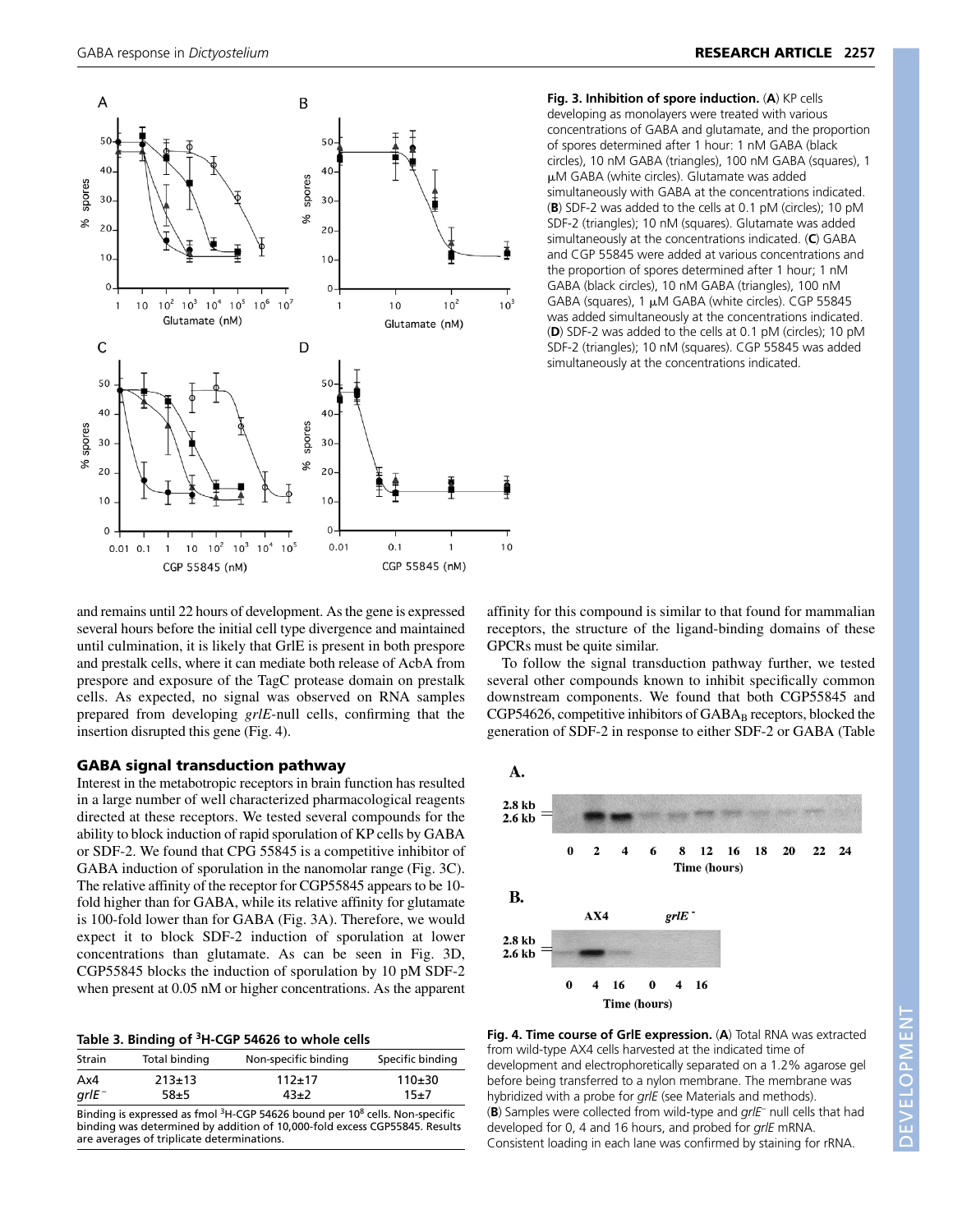| Development 133 ( |  |
|-------------------|--|
|                   |  |

| A Drugs            |                            |                                        |                                       |                                                  |  |
|--------------------|----------------------------|----------------------------------------|---------------------------------------|--------------------------------------------------|--|
| Drug               | Concentration<br>$(\mu M)$ | SDF-2 production<br>upon SDF-2 priming | SDF-2 production<br>upon GABA priming | SDF-2 production<br>in the presence of glutamate |  |
| None               |                            | Yes                                    | Yes                                   | No                                               |  |
| CGP 55845          | 0.001                      | No                                     | No                                    | NА                                               |  |
| CGP54626           | 0.001                      | No                                     | No                                    | NА                                               |  |
| LY294002           |                            | Yes                                    | No                                    | No                                               |  |
| Akt inhibitor IV   |                            | Yes                                    | No                                    | No                                               |  |
| Akt inhibitor VIII | 10                         | Yes                                    | Yes                                   | No                                               |  |
| H-89               | 10                         | No                                     | Yes                                   | No                                               |  |

**B Strains**

| Strain              | SDF-2 in sorus | SDF-2 production<br>upon SDF-2 priming | SDF-2 production<br>upon GABA priming | SDF-2 production<br>in presence of glutamate |  |
|---------------------|----------------|----------------------------------------|---------------------------------------|----------------------------------------------|--|
| AX4                 | Yes            | Yes                                    | Yes                                   | No                                           |  |
| $g$ ad $A^-$        | No             | Yes                                    | Yes                                   | No                                           |  |
| $grlE^-$            | No             | Yes                                    | No                                    | Yes*                                         |  |
| $acbA^-$            | No             | No                                     | No                                    | NА                                           |  |
| $pik1-2^-$          | No             | Yes                                    | No                                    | No                                           |  |
| $pkbR1^-$           | No             | Yes                                    | No                                    | No                                           |  |
| acaA <sup>-</sup> K | Yes            | Yes                                    | Yes                                   | No                                           |  |
| $g\alpha$ 9         | Yes            | Yes                                    | Yes                                   | Yes                                          |  |

'Yes' indicates at least 5000 units of SDF-2 per 10<sup>3</sup> cells; 'No' indicates fewer than 10 units of SDF-2 per 10<sup>3</sup> cells. The minimum effective concentration of the compounds on KP cells is given. Cells of the various strains were dissociated from culminants and treated with 1 pM SDF-2 or 10 nM GABA. *pik1*– *2*– and *acaA*– K cells can develop if plated at high density such that they can form aggregates by accretion. To determine whether glutamate inhibited SDF-2 production in cells treated with the various drugs or in the mutant strains, 1  $\mu$ M glutamate was added simultaneously with SDF-2 or GABA, and the production of SDF-2 was measured in the supernatant after 30 minutes. All experiments were repeated three times. NA, not applicable.

\*With SDF-2 priming but not with GABA priming.

4). LY294002, an inhibitor of PI3 kinases, as well as AKT inhibitor IV, an inhibitor of the PKB-related protein kinases, blocked induction of SDF-2 production by GABA but had no effect on induction by SDF-2 itself (Table 4). Thus, it is likely that PI3K and PKB-R1 act downstream of GrlE. We also tested AKT inhibitor VIII, which is targeted to the PH domain of AKT, and H89 which inhibits PKA. Neither of these compounds had any measureable effect, suggesting that the GABA signal transduction does not involve the classical AKT or PKA. Addition of  $1 \mu M$  glutamate inhibited SDF-2 production in response to either GABA or SDF-2, even in the presence of LY294002 or the Akt inhibitors (Table 4). Although these results are not surprising for cells primed with GABA, as glutamate is a competitive inhibitor of GABA, they indicate that the pathway by which glutamate inhibits SDF-2 priming is independent of PI3 kinases or PKB-R1.

To further explore the signal transduction pathway we determined whether mutants lacking the various components accumulated SDF-2 in fruiting bodies (Table 4). Unlike wild-type fruiting bodies which contain high levels of SDF-2, those made by the *gadA*– mutant have no measurable SDF-2. It appears that the late glutamate decarboxylase is essential for normal generation of SDF-2 during development. If either SDF-2 or GABA were added to *gadA*– cells dissociated from culminants, they rapidly generated SDF-2, showing that they had developed to the stage where they can respond to the sporulation signals. However, if glutamate was present at 100 times the level of GABA, there was no production of SDF-2 in response to GABA (Table 4).

There is no measurable SDF-2 in fruiting bodies of *grlE*– cells, indicating that the GABA receptor is necessary for SDF-2 production during development. SDF-2 is not generated by cells dissociated from *grlE*– culminants after treatment with GABA, although they respond normally to added SDF-2. As shown in Fig. 2, glutamate does not block induction of sporulation by SDF-2 in this strain.

As expected, *acbA*– cells, which cannot make the precursor of SDF-2, do not have measurable SDF-2 in their fruiting bodies and do not generate SDF-2 upon priming by either SDF-2 or GABA (Table 3). However, they can generate SDF-2 if provided with recombinant AcbA, as long as they are primed by GABA or SDF-2 (data not shown). The *pik1*– *2*– and *pkbR1*– mutants also do not contain SDF-2 in their fruiting bodies, although they can respond to added SDF-2 by producing high levels of SDF-2. GABA does not induce SDF-2 generation in these strains (Table 3). As expected from the lack of inhibition by H89, cells lacking the G proteincoupled adenylyl cyclase, AcaA, that overexpress *pkaC* responded normally to GABA and SDF-2 (Table 4).

Glutamate inhibited SDF-2 production in response to either GABA or SDF-2 in each of the strains except the one lacking the GABA/glutamate receptor GrlE (Table 4). This strain responds to SDF-2 but not to GABA by production of SDF-2 (Table 4). These results confirm that glutamate inhibits SDF-2 production in response to SDF-2 by a pathway that is independent of either PI3 kinase or PKB-R1. The observation that glutamate did not inhibit SDF-2 production in response to SDF-2 in the strain lacking  $G\alpha$ 9, while GABA still induced SDF-2 in this strain (Table 4), further indicates that the signal transduction pathways for GABA and glutamate are separate although both require the GrlE receptor.

#### **DISCUSSION**

We disrupted the prespore gene encoding glutamate decarboxylase, *gadA*, as part of a project to determine the roles of prespore-specific genes. When we observed that the efficiency of sporulation was decreased and that half of the spores were permeable to propidium iodide, we considered the possibility that GABA might be directly involved in spore induction. We had previously found that mutations in the genes of the SDF-2 pathway, including *acbA*, *tagC* and *dhkA*, result in reduced sporulation and the production of propidium iodide permeable spores, a sign of compromised spores (Wang et al., 1999;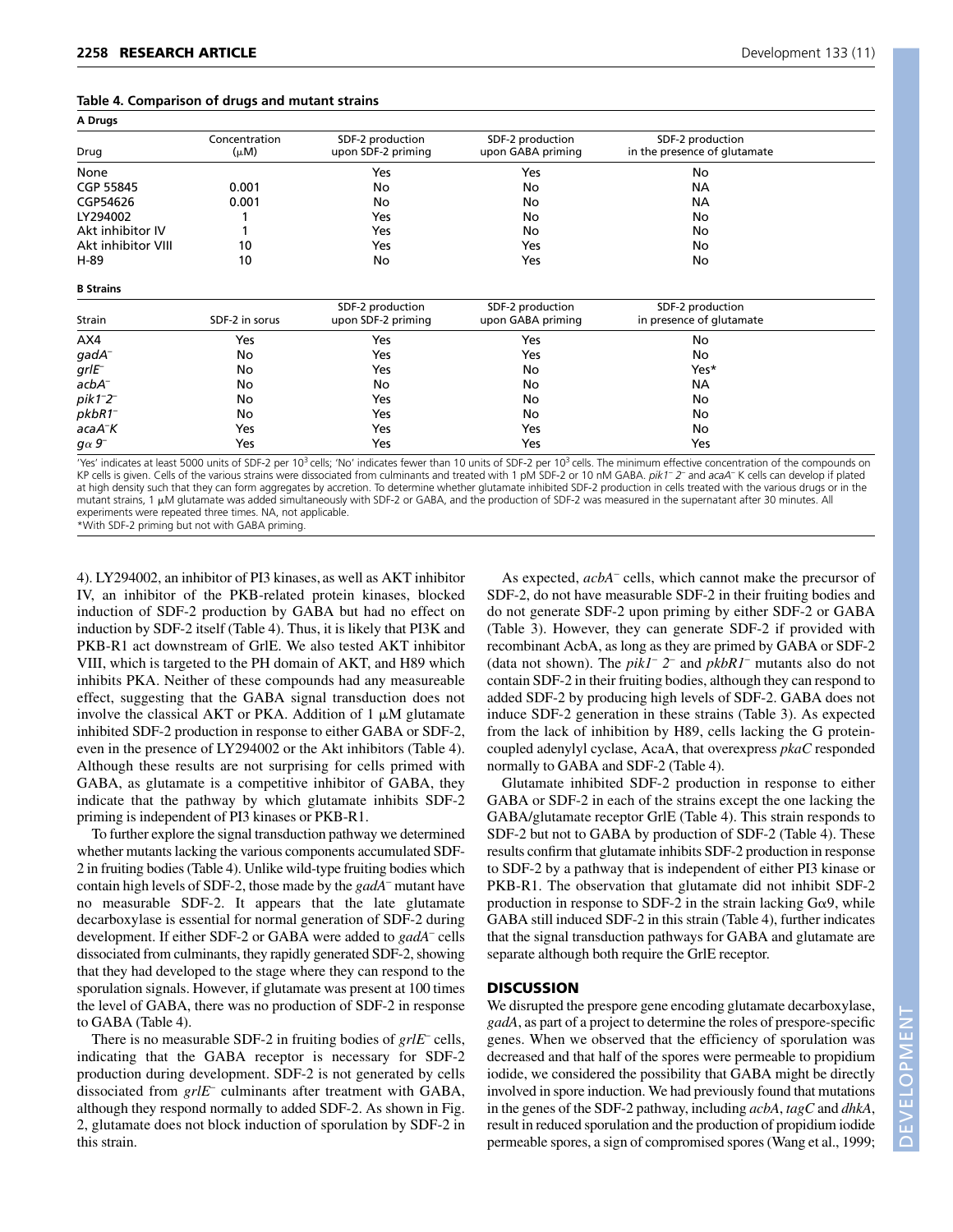Anjard and Loomis, 2005). The discovery that 1 nM GABA induces rapid encapsulation of competent *Dictyostelium* cells demonstrates that this neurotransmitter has an ancient heritage as an intercellular signal. GABA does not directly induce sporulation, but results in the rapid production of SDF-2 which then induces encapsulation when it binds to its receptor histidine kinase DhkA. If processing of AcbA to SDF-2 is blocked by the simultaneous addition of antibodies to AcbA, there is no increase in the number of spores following addition of GABA. However, the rapid release of SDF-2 following addition of GABA is not dependent on DhkA, ruling out a direct effect of GABA on this receptor.

Production of GABA by glutamate decarboxylase late in development appears to be essential for accumulation of SDF-2 as fruiting bodies of *gadA*– strains are devoid of SDF-2 (Table 4). The requirement for GABA signaling to initiate SDF-2 production is further supported by our observation that SDF-2 is also missing from the fruiting bodies of *grlE*– mutant strains that lack the GABA receptor. The fact that these strains are able to complete terminal differentiation and make spores at all is probably due to the other peptide signal, SDF-1, which also induces encapsulation (Anjard et al., 1997). Fruiting bodies of *gadA*– and *grlE*– mutants that lack SDF-2 were shown to have normal levels of SDF-1 (data not shown).

The GABA receptor, GrlE, is a seven transmembrane G-proteincoupled receptor in which the ligand-binding domain is similar to those of the GABA<sub>B</sub> family but also shows some similarity to the ligand-binding domains of metabotropic glutamate receptors. In fact, both GABA and glutamate appear to bind to GrlE. Glutamate acts as a competitive inhibitor of GABA and can block the ability of GABA to induce rapid encapsulation if present at 100-fold higher concentrations than GABA. Moreover, 100 nM glutamate blocks the induction of sporulation by SDF-2. This inhibitory response is missing in *grlE*-null cells showing that it is mediated through the GrlE receptor (Fig. 2). The GrlE receptor is not necessary for the cells to respond to SDF-2 by rapid encapsulation indicating that it does not directly interact with the SDF-2 receptor DhkA. The  $GABA_B$  specific inhibitors CGP55845 and CGP5426 are effective inhibitors of GrlE (Table 4), indicating that the binding site is similar to the  $GABA_B$ -binding site.

Signal transduction pathways from GPCRs often result in activation of adenylyl cyclase, such that PKA activity increases. Although the PKA inhibitor H-89 blocked the production of SDF-2 in response to SDF-2 priming as previously reported (Anjard et al., 1998), it did not inhibit production of SDF-2 in response to GABA (Table 3). Although PKA plays a myriad of roles in development of *Dictyostelium,* it does not seem to be involved in signal transduction from GrlE. Moreover, we found that cells lacking adenylyl cyclase but overexpressing PKA (*acaA*– K) respond to both GABA and SDF-2 by rapidly producing high levels of SDF-2 (Table 4). The fact that they respond to GABA normally indicates that activation of adenylyl cyclase is not necessary for the signal transduction pathway leading to SDF-2.

Some GPCRs are coupled to phospholipase C and use diacylglycerol and  $IP_3$  as a second messengers (van Dijken et al., 1997; Rhee, 2001). We treated the cells with 6  $\mu$ M U73122, a drug that has been shown to block phospholipase C in *Dictyostelium* (Lyden and Cotter, 1995; Seastone et al., 1999), and found that it had no effect on the ability of GABA to induce rapid production of SDF-2 (data not shown). It appears that PLC is not part of the GrlE signal transduction pathway.

PI3kinase and Akt/PKB are also frequently found in signal transduction pathways downstream of GPCRs (Meili et al., 1999; Meili et al., 2000; Manahan et al., 2004; Sasaki et al., 2004). We tested the PI3 kinase inhibitor LY294002 and Akt inhibitor IV and found that addition of either drug at  $1 \mu$ M completely blocked the response to GABA that results in generation of SDF-2. Akt inhibitor IV is targeted to the kinase which activates PKB and PKBrelated proteins. However, Akt inhibitor VIII, which is targeted to the PH domain of Akt, had no observable effect. The postaggregation PKB-related kinase, PkbR1, unlike the aggregation stage Akt1, does not carry a PH domain (Meili et al., 2000). Therefore, we determined whether a strain lacking PKB-R1 would respond to SDF-2 priming or GABA priming. We found that the *pkbR1*-null strain failed to produce SDF-2 when primed by GABA, although it responded normally to SDF-2. As expected, a strain in which the two major PI3 kinase genes, *pik1* and *pik2*, were disrupted failed to respond to GABA. Neither the *pik1*– *pik2*– double mutant nor the *pkbR1*-null strain accumulated any measurable SDF-2 in their fruiting bodies, once again showing that GABA signaling is essential for SDF-2 production (Table 4). Although we cannot rule out that PI3kinase and PKB R1 might function in parallel to induce AcbA release, it has previously been shown that these enzymes act in a linear pathway at an earlier stage of development in *Dictyostelium* (Meili et al., 1999; Meili et al., 2000; Manahan et al., 2004; Sasaki et al., 2004). Therefore, we suggest that when GABA binds to GrlE, PI3 kinases are activated leading indirectly to activation of PKB-R1 and triggering release of AcbA from prespore cells (Fig. 5).

Once AcbA is released, it is rapidly processed into SDF-2 in a process that is dependent on the prestalk specific ABC-protease TagC. In the absence of priming, there is no processing of recombinant AcbA into SDF-2. Cells in which the *tagC* gene is disrupted are unable to process recombinant AcbA into SDF-2. Likewise, primed cells treated with antibodies to the protease domain of TagC are unable to process AcbA into SDF-2, even when



**Fig. 5. Model of signal transduction pathways during terminal differentiation.** When GABA is bound to GrlE on the surface of prespore cells, the signal is transduced via PI3 kinase and PkbR1 to result in release of AcbA, the precursor of SDF-2. The same pathway in prestalk cells results in the exposure of the protease domain of TagC, such that it can process AcbA into SDF-2. When glutamate is bound to GrlE, a distinct signal transduction pathway results in the inhibition of release of AcbA in response to SDF-2. When SDF-2 binds its receptor DhkA, phospho-relay to RdeA is inhibited and may be reversed, resulting in a decrease in the activity of the internal cAMP phosphodiesterase RegA. The subsequent increase in cAMP generated by the adenylyl cyclase ACR activates PKA which triggers release of AcbA, as well as rapid encapsulation of prespore cells. Inhibition of phosphorelay to RegA in prestalk cells results in exposure of the protease domain of TagC.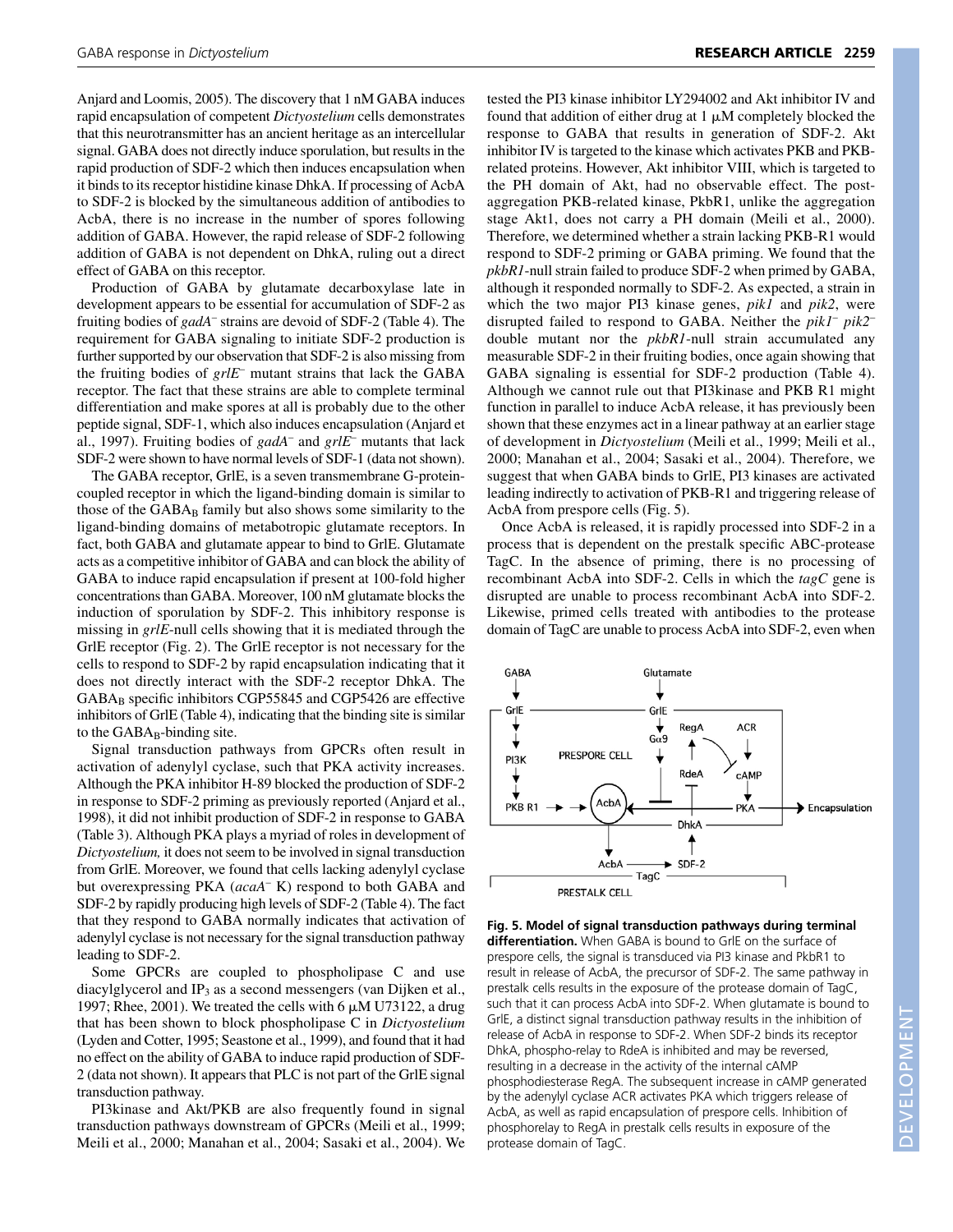free antibody is washed away (Table 2). However, the TagC protease epitope is not exposed before priming, as shown by the fact that antibodies to it do not block the activity if they are washed out before priming and the cells presented with recombinant AcbA. It appears that signaling by either GABA or SDF-2 results in the presentation of the TagC protease on the surface where it can process AcbA. The protease domain is followed by an ABC domain in TagC and inhibitors of the ABC transport function block exposure of the protease domain (Table 1). The six-transmembrane ABC domain may be directly involved in the presentation of the attached protease domain on the cell surface.

It was surprising to find that glutamate not only inhibited GABA induction of encapsulation but also inhibited the response to SDF-2 (Fig. 2). These sporulation signals use very different signal transduction pathways yet seem to interact to regulate release of AcbA. Although both GABA and glutamate work through the GrlE receptor, they elicit opposite effects. Moreover, the glutamate pathway is not sensitive to LY294002 or Akt inhibitor IV, whereas the GABA pathway is blocked by these drugs. The absence of inhibition by glutamate of SDF-2 production in response to SDF-2 in a strain lacking  $G\alpha$ 9 indicates that GrlE is coupled to a trimeric G protein with this specific subunit. However, GABA induced SDF-2 production normally in the strain lacking  $G\alpha$ 9 showing that GrlE is not obligatorily coupled to this G protein. It appears that GrlE interacts with two different trimeric G proteins, depending on which ligand is bound, and that one stimulates the PI3 kinase pathway while the other does not. To account for the fact that glutamate can inhibit the ability of the SDF-2 to act through its receptor histidine kinase DhkA and cause release of AcbA, we would have to consider a separate inhibitory pathway that functions when glutamate binds to GrlE (Fig. 5).

GABA<sub>B</sub> receptors in mammalian cells are heterodimers formed from two highly related transmembrane proteins, only one of which binds GABA (Kniazeff et al., 2002). The other subunit is responsible for transducing the signal within the cell. However, mammalian metabotropic glutamate receptors function as homodimers (Kniazeff et al., 2004; Tateyama et al., 2004). GrlE may function as a monomer, a homodimer or a heterodimer in *Dictyostelium*. There are many potential partners for GrlE; the *Dictyostelium* genome encodes 14 other family 3 GPCRs (Eichinger et al., 2005; Hereld, 2005). However, none of them have regions similar to the ligand binding domain of GrlE. Nevertheless, if they work in the same way as the GB2 subunit of mammalian GABA<sub>B</sub> receptors, they would not be expected to bind GABA. Systematic study of these genes may uncover an interacting partner.

We thank Kitty Cheung and Danny Fuller for plasmid constructions and technical assistance, and Soo-Cheon Chae for the anti-tagC antibodies. We benefited from neurobiological discussions with Dr Marga Behrens. We thank Dr Richard A. Firtel for the *pik1– pik2–* and the *pkbR1*– mutant strains, and Dr Alan Kimmel for the G $\alpha$ 9-mutant strain. This work was supported by a grant from NIH (GM078175).

#### **References**

- **Ambudkar, S. and Gottesman, M. M.** (1998). ABC transporters: biochemical, cellular and molecular aspects. *Meth. Enzymol.* **292**, 1-853.
- **Anjard, C. and Loomis, W. F.** (2005). Peptide signaling during terminal differentiation of Dictyostelium. *Proc. Natl. Acad. Sci. USA* **102**, 7607-7611.
- **Anjard, C., Pinaud, S., Kay, R. R. and Reymond, C. D.** (1992). Overexpression of Dd PK2 protein kinase causes rapid development and affects the intracellular cAMP pathway of Dictyostelium discoideum. *Development* **115**, 785-790.
- **Anjard, C., van Bemmelen, M., Veron, M. and Reymond, C. D.** (1997). A new spore differentiation factor (SDF) secreted by Dictyostelium cells is phosphorylated by the cAMP dependent protein kinase. *Differentiation* **62**, 43- 49.

**Anjard, C., Zeng, C., Loomis, W. F. and Nellen, W.** (1998). Signal transduction

pathways leading to spore differentiation in Dictyostelium discoideum. *Dev. Biol.* **193**, 146-155.

- **Anjard, C., Soderbom, F. and Loomis, W. F.** (2001). Requirements for the adenylyl cyclases in the development of Dictyostelium. *Development* **128**, 3649- 3654.
- **Brzostowski, J. A., Parent, C. A. and Kimmel, A. R.** (2004). A Galphadependent pathway that antagonizes multiple chemoattractant responses that regulate directional cell movement. *Genes Dev.* **18**, 805-815.
- **Buczynski, G., Grove, B., Nomura, A., Kleve, M., Bush, J., Firtel, R. A. and Cardelli, J.** (1997). Inactivation of two Dictyostelium discoideum genes, DdPIK1 and DdPIK2, encoding proteins related to mammalian phosphatidylinositide 3-kinases, results in defects in endocytosis, lysosome to postlysosome transport, and actin cytoskeleton organization. *J. Cell Biol.* **136**, 1271-1286.
- **Davies, C. H., Pozza, M. F. and Collingridge, G. L.** (1993). CGP 55845A: a potent antagonist of GABAB receptors in the CA1 region of rat hippocampus. *Neuropharmacology* **32**, 1071-1073.
- **Ehrenman, K., Yang, G., Hong, W. P., Gao, T., Jang, W., Brock, D. A., Hatton, R. D., Shoemaker, J. D. and Gomer, R. H.** (2004). Disruption of aldehyde reductase increases group size in Dictyostelium. *J. Biol. Chem.* **279**, 837-847.
- **Eichinger, L., Pachebat, J. A., Glockner, G., Rajandream, M. A., Sucgang, R., Berriman, M., Song, J., Olsen, R., Szafranski, K., Xu, Q. et al.** (2005). The genome of the social amoeba Dictyostelium discoideum. *Nature* **435**, 43-57.
- **Good, J. R. and Kuspa, A.** (2000). Evidence that a cell-type-specific efflux pump regulates cell differentiation in Dictyostelium. *Dev. Biol.* **220**, 53-61.
- **Hereld, D.** (2005). Signal transduction via G-protein-coupled receptors, trimeric G proteins, and RGS proteins. In *Dictyostelium Genomics* (ed. W. F. Loomis and A. Kuspa), pp. 103-124. Norwich: Horizon Bioscience.
- **Iranfar, N., Fuller, D., Sasik, R., Hwa, T., Laub, M. and Loomis, W. F.** (2001). Expression patterns of cell-type-specific genes in Dictyostelium. *Mol. Biol. Cell* **12**, 2590-2600.
- **Iranfar, N., Fuller, D. and Loomis, W. F.** (2003). Genome-wide expression analyses of gene regulation during early development of Dictyostelium discoideum. *Eukaryotic Cell* **2**, 664-670.
- **Knecht, D. A., Cohen, S. M., Loomis, W. F. and Lodish, H. F.** (1986). Developmental regulation of Dictyostelium discoideum actin gene fusions carried on low-copy and high-copy transformation vectors. *Mol. Cell. Biol.* **6**, 3973-3983.
- **Kniazeff, J., Galvez, T., Labesse, G. and Pin, J. P.** (2002). No ligand binding in the GB2 subunit of the GABA(B) receptor is required for activation and allosteric interaction between the subunits. *J. Neurosci.* **22**, 7352-7361.
- **Kniazeff, J., Bessis, A. S., Maurel, D., Ansanay, H., Prezeau, L. and Pin, J. P.** (2004). Closed state of both binding domains of homodimeric mGlu receptors is required for full activity. *Nat. Struct. Mol. Biol.* **11**, 706-713.
- **Kunishima, N., Shimada, Y., Tsuji, Y., Sato, T., Yamamoto, M., Kumasaka, T., Nakanishi, S., Jingami, H. and Morikawa, K.** (2000). Structural basis of glutamate recognition by a dimeric metabotropic glutamate receptor. *Nature* **407**, 971-977.
- Lydan, M. A. and Cotter, D. A. (1995). The role of Ca<sup>2+</sup> during spore germination in *Dictyostelium*: Autoactivation is mediated by the mobilization of Ca<sup>2+</sup> while amoebal emergence requires entry of external Ca2+. *J. Cell Sci.* **108**, 1921-1930.
- **Manahan, C. L., Iglesias, P. A., Long, Y. and Devreotes, P. N.** (2004). Chemoattractant signaling in Dictyostelium discoideum. *Annu. Rev. Cell Dev. Biol.* **20**, 223-253.
- **Maruo, T., Sakamoto, H., Iranfar, N., Fuller, D., Morio, T., Urushihara, H., Tanaka, Y., Maeda, M. and Loomis, W. F.** (2004). Control of cell type proportioning in Dictyostelium discoideum by differentiation-inducing factor as determined by in situ hybridization. *Eukaryotic Cell* **3**, 1241-1248.
- **Meili, R., Ellsworth, C., Lee, S., Reddy, T. B. K., Ma, H. and Firtel, R. A.** (1999). Chemoattractant-mediated transient activation and membrane localization of Akt/PKB is required for efficient chemotaxis to cAMP in Dictyostelium. *EMBO J.* **18**, 2092-2105.
- **Meili, R., Ellsworth, C. and Firtel, R. A.** (2000). A novel Akt/PKB-related kinase is essential for morphogenesis in Dictyostelium. *Curr. Biol.* **10**, 708-717.
- **Puta, F. and Zeng, C.** (1998). Blasticidin resistance cassette in symmetrical polylinkers for insertional inactivation of genes in Dictyostelium. *Folia Biol. Prague* **44**, 185-188.
- **Rhee, S. G.** (2001). Regulation of phosphoinositide-specific phospholipase C. *Annu. Rev. Biochem.* **70**, 281-312.
- **Sasaki, A. T., Chun, C., Takeda, K. and Firtel, R. A.** (2004). Localized Ras signaling at the leading edge regulates P13K, cell polarity, and directional cell movement. *J. Cell Biol.* **167**, 505-518.
- **Seastone, D. J., Zhang, L. Y., Buczynski, G., Rebstein, P., Weeks, G., Spiegelman, G. and Cardelli, J.** (1999). The small Mr Ras-like GTPase Rap1 and the phospholipase C pathway act to regulate phagocytosis in Dictyostelium discoideum. *Mol. Biol. Cell* **10**, 393-406.
- **Shaulsky, G. and Loomis, W. F.** (1993). Cell type regulation in response to expression of ricin-A in Dictyostelium. *Dev. Biol.* **160**, 85-98.
- **Shaulsky, G., Kuspa, A. and Loomis, W. F.** (1995). A multidrug resistance